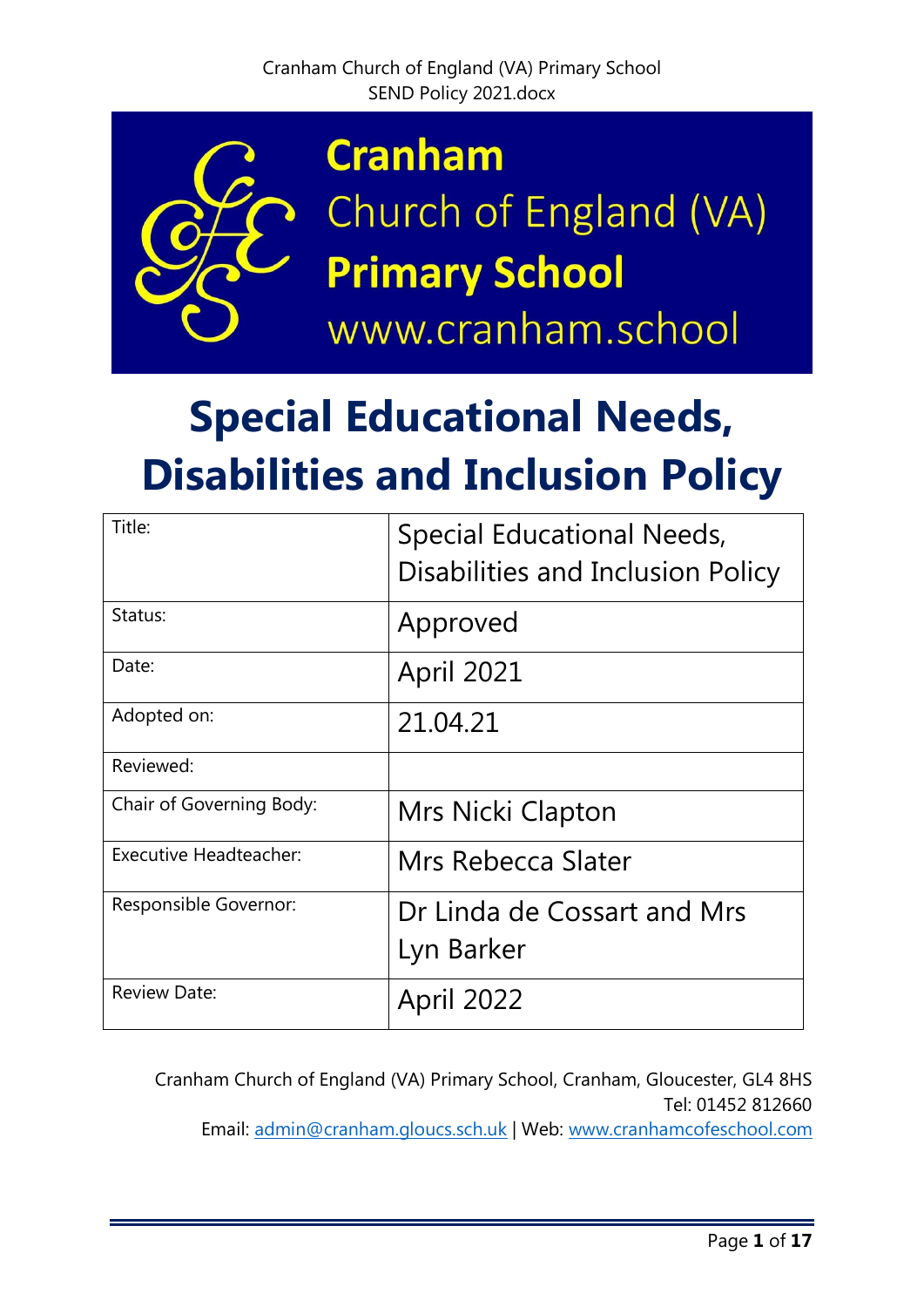# <span id="page-1-0"></span>**CONTENTS**

| Single Category of SEN - Special Education Needs Support (SENS)  8 |  |
|--------------------------------------------------------------------|--|
|                                                                    |  |
|                                                                    |  |
|                                                                    |  |
|                                                                    |  |
|                                                                    |  |
|                                                                    |  |
|                                                                    |  |
|                                                                    |  |
|                                                                    |  |
|                                                                    |  |
|                                                                    |  |
|                                                                    |  |
|                                                                    |  |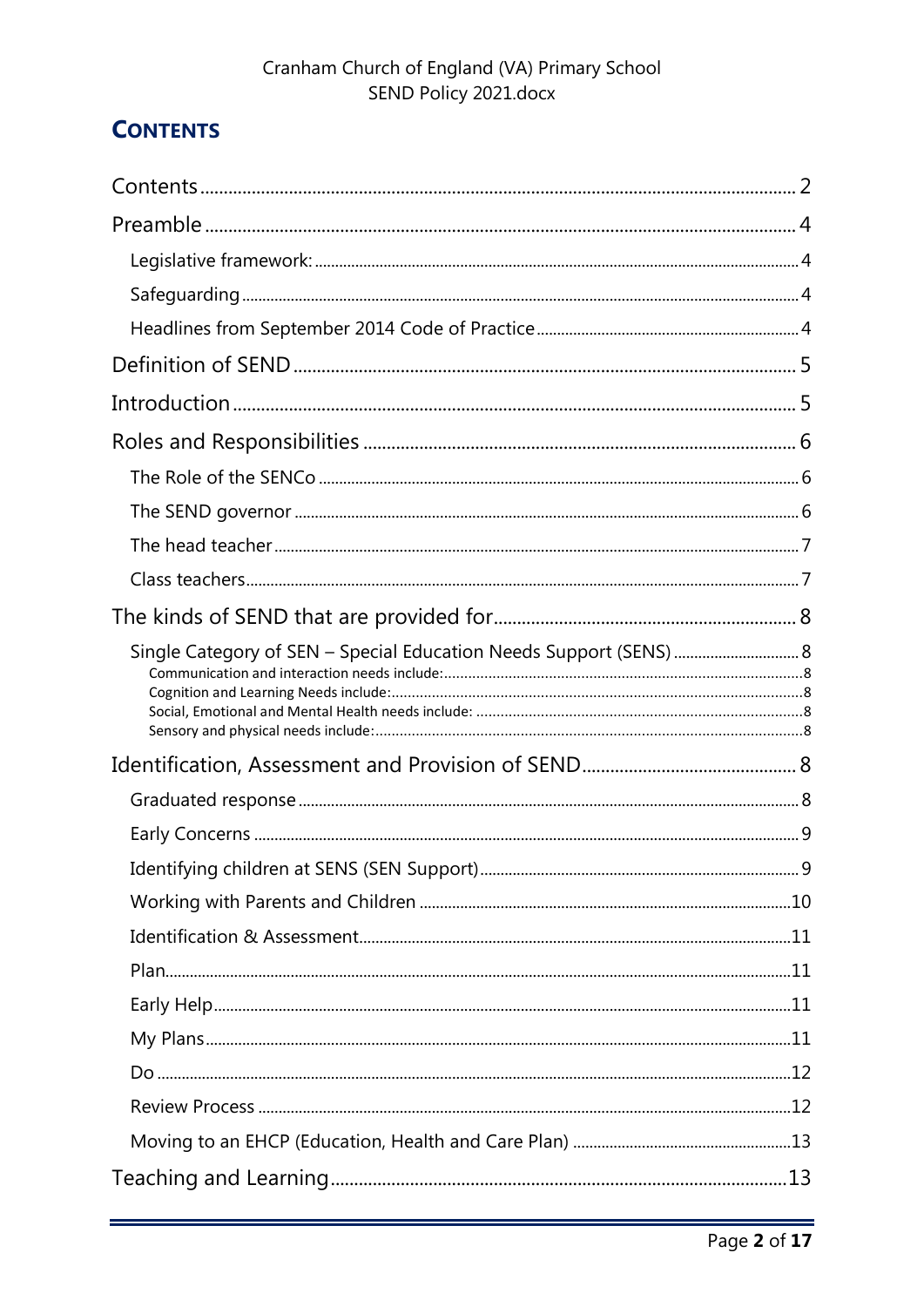| Adaptations to the curriculum teaching and Learning Environment14 |  |
|-------------------------------------------------------------------|--|
|                                                                   |  |
|                                                                   |  |
|                                                                   |  |
|                                                                   |  |
|                                                                   |  |
|                                                                   |  |
|                                                                   |  |
|                                                                   |  |
|                                                                   |  |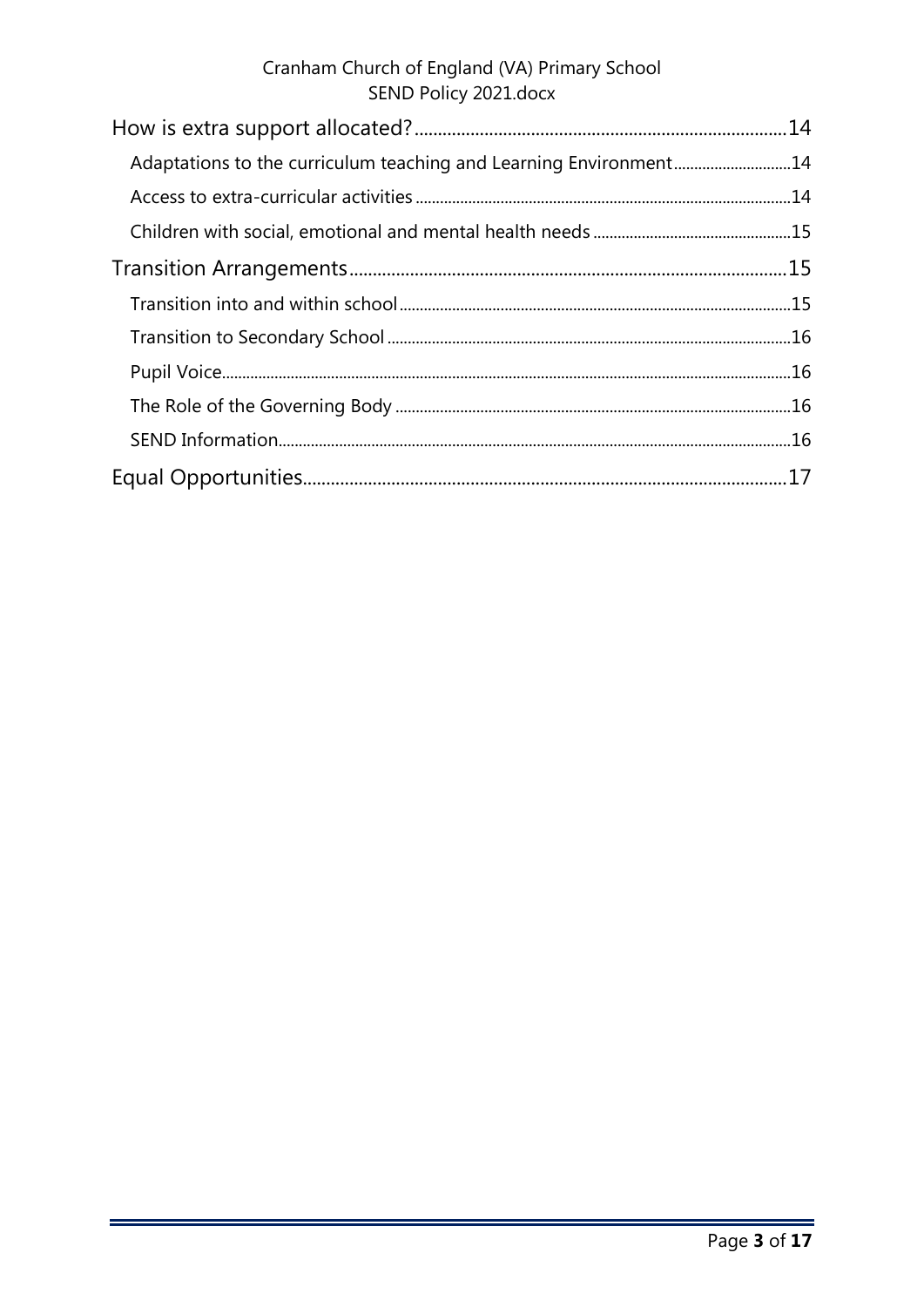# <span id="page-3-0"></span>**INTRODUCTION**

Cranham is a Church of England Primary School. We are all exceptionally proud of our school and are confident that we provide a vibrant and stimulating learning environment in which all pupils of all abilities can thrive, founded on a strong Christian ethos.

#### **AIMS**

This policy aims to ensure that:

- All our pupils flourish in everything that they do and feel a sense of belonging within our school family.
- All our pupils achieve their full potential and enjoy the learning process.
- Parents fully understand the support that their child receives and understand how they can further support their child.

# <span id="page-3-1"></span>**Legislative framework:**

Cranham Church of England Primary School SEND policy is for young people with special educational needs or disabilities and is governed and written to comply with the statutory frameworks and policies. This policy will have due regard to legislation, including, but not limited to:

- SEND Code of Practice 2014
- 2014 Children and Families Act (Part 3 which sets out schools' responsibilities for pupils with SEN and disabilities.)
- Keeping Children Safe in Education 2014
- Equality Act 2010
- Health and Social Care Act 2010
- Education and Inspections Act 2006
- Educations and Skills Act 2006
- Education Act 2002
- Children Act 1989 and 2004
- Education Act 1996

# <span id="page-3-2"></span>**Safeguarding**

<span id="page-3-3"></span>All staff are aware that children with SEND and / or differences/perceived differences are more susceptible to being victims of child abuse. Any concerns raised may lead to consideration of the concern under safeguarding or child protection procedures.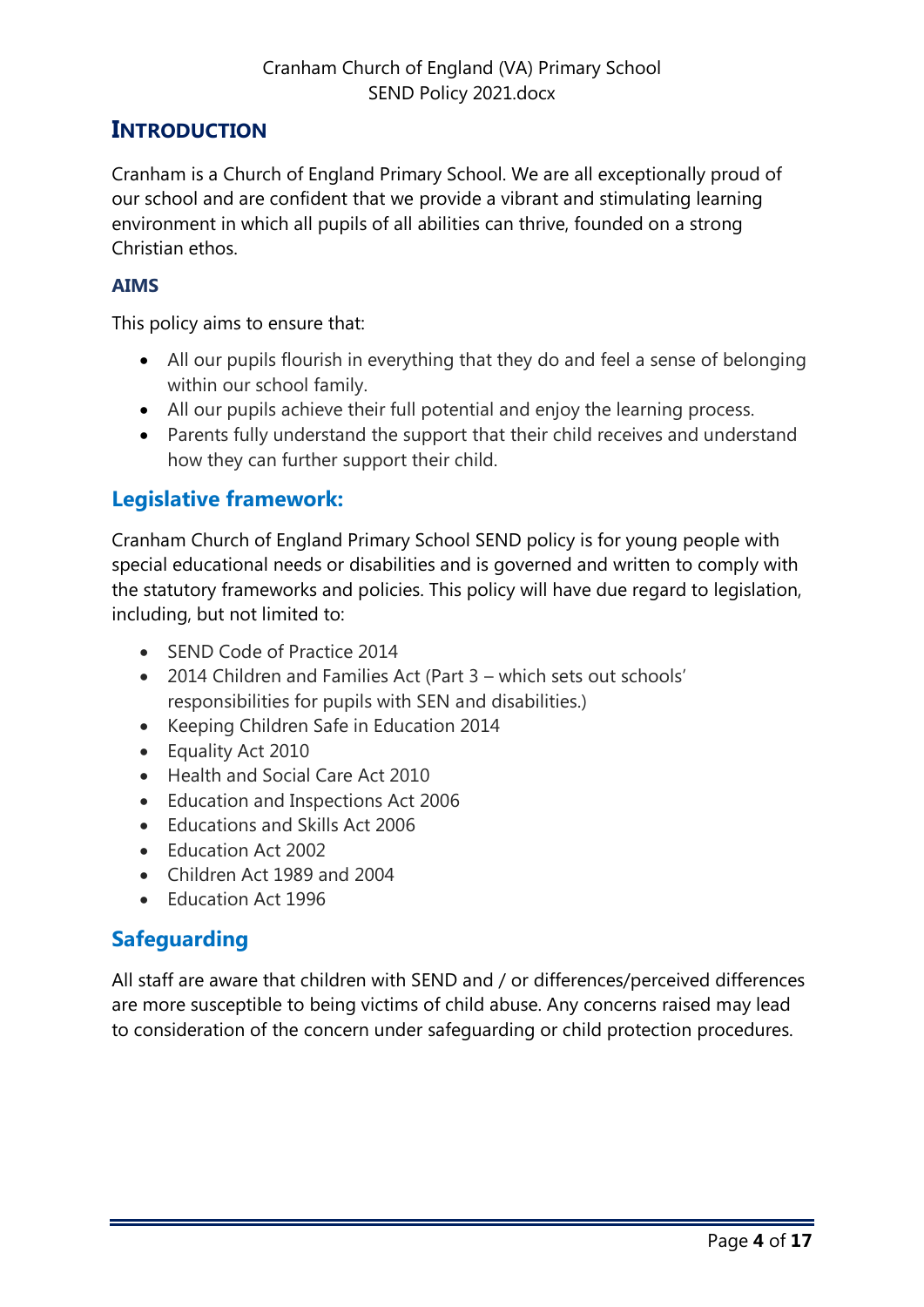# <span id="page-4-0"></span>**DEFINITION OF SEND**

The 2014 Code of Practice says that:

*A person has SEN if they have a learning difficulty or disability which calls for special educational provision to be made for him or her. At compulsory school age this means he or she has a significantly greater difficulty in learning than the majority of others the same age, or, has a disability which prevents or hinders him or her from making use of facilities of a kind generally provided for others of the same age in mainstream schools.*

*(Taken from 2014 SEN Code of Practice: 0 to 25 Years – Introduction xiii and xiv)*

# <span id="page-4-1"></span>**INTRODUCTION**

High quality teaching is that which is differentiated to meet the needs of the majority of children. Some children will need learning *additional to and different from* what is provided for the majority of children; this is *special educational provision* and we will use our best endeavours to ensure that provision is made for those who need it.

This SEND policy details how Cranham Church of England Primary School will do its best to ensure that the necessary provision is made for any pupil who has special educational needs.

Pupils have special educational needs if they have a difficulty which calls for special educational provision to be made for them e.g. *which is additional to or different from* differentiated curriculum plans. Cranham Church of England Primary School regards pupils as having a SEND if they:

- a) Have a significantly greater difficulty in learning than the majority of pupils of the same age;
- b) Have a disability which prevents or hinders them from making use of educational facilities of a kind generally provided for pupils/young people of the same age in schools within the area served by the LA
- c) A child under compulsory age has special educational needs if they fall within the definition at (a) or (b) above or would do so if special educational provision was not made for them (Clause 20 Children and Families Bill)

There is now one school-based category of Need known as 'Special Education Needs Support' (SENS). All children are closely monitored, and their progress tracked each term. Those at SENS are additionally tracked by the SENCo.

Children with significant additional needs who require support from external agencies to access the school's curriculum may be placed onto Education, Health and Care plans (EHC Plans) which can be used to support children from birth-25 years.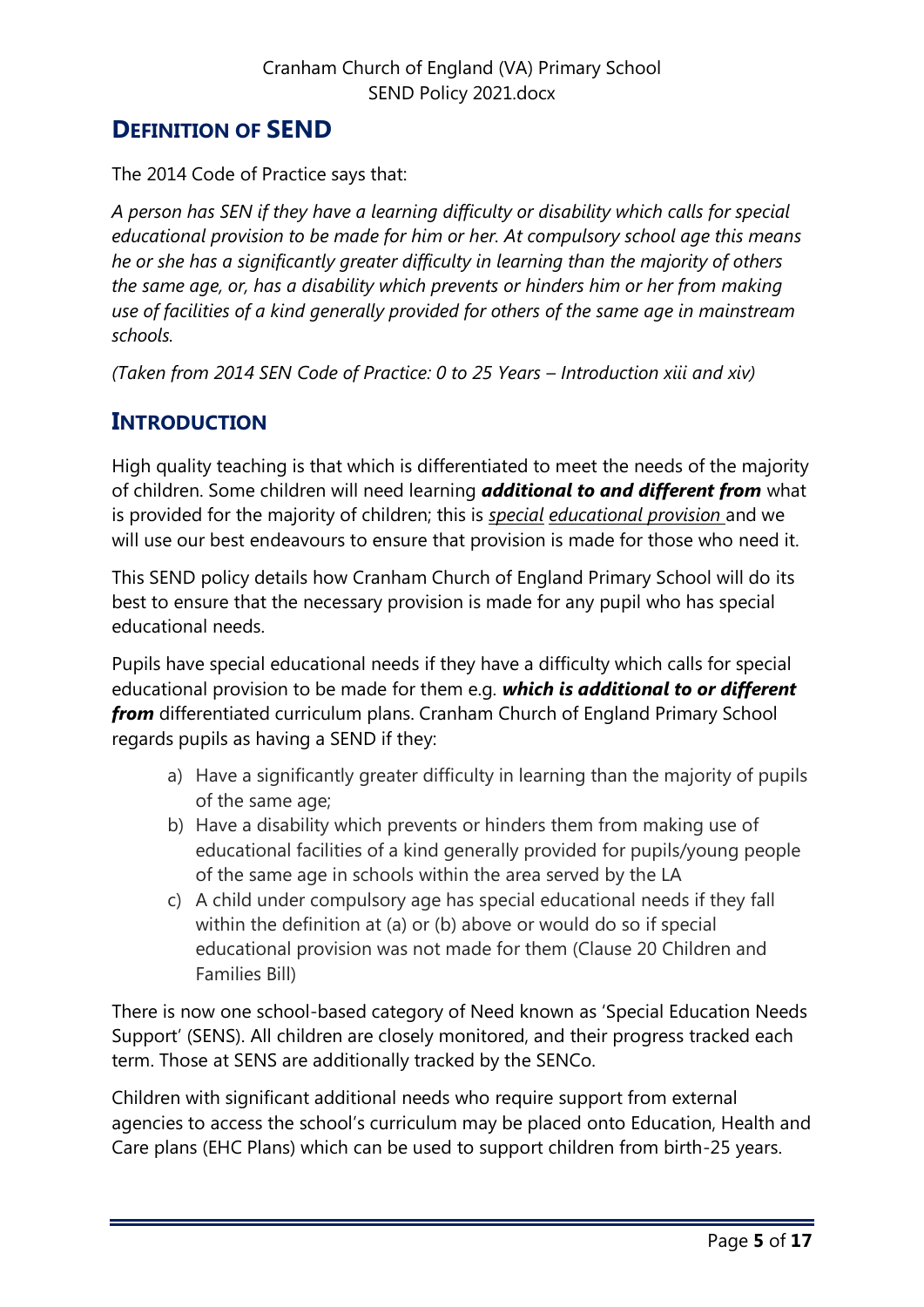Pupils will not be regarded as having a learning difficulty solely because the language or form of language of their home is different from the language in which they will be taught.

The staff and governors of Cranham Church of England Primary School will work to ensure that all SEND pupils reach their full potential, are fully included within the school community and are able to make successful transfers between educational establishments. This policy aims to support all members of the school community in providing positive whole school approaches towards the learning, progress and achievement of SEND pupils.

# <span id="page-5-0"></span>**ROLES AND RESPONSIBILITIES**

# <span id="page-5-1"></span>**The Role of the SENCo**

The SENCO is Mrs Rebecca Bettington.

They will:

- Work with the head teacher and SEND governor to determine the strategic development of the SEND policy and provision in the school
- Have day-to-day responsibility for the operation of this SEND policy and the co-ordination of specific provision made to support individual pupils with SEND, including those who have EHC plans
- Provide professional guidance to colleagues and work with staff, parents, and other agencies to ensure that pupils with SEND receive appropriate support and high quality teaching
- Advise on the graduated approach to providing SEND support
- Advise on the deployment of the school's delegated budget and other resources to meet pupils' needs effectively
- Be the point of contact for external agencies, especially the local authority and its support services
- Liaise with potential next providers of education to ensure pupils and their parents are informed about options and a smooth transition is planned
- Work with the head teacher and governing board to ensure that the school meets its responsibilities under the Equality Act 2010 with regard to reasonable adjustments and access arrangements
- Ensure the school keeps the records of all pupils with SEND up to date

# <span id="page-5-2"></span>**The SEND governor**

The SEND governor will:

Help to raise awareness of SEND issues at governing board meetings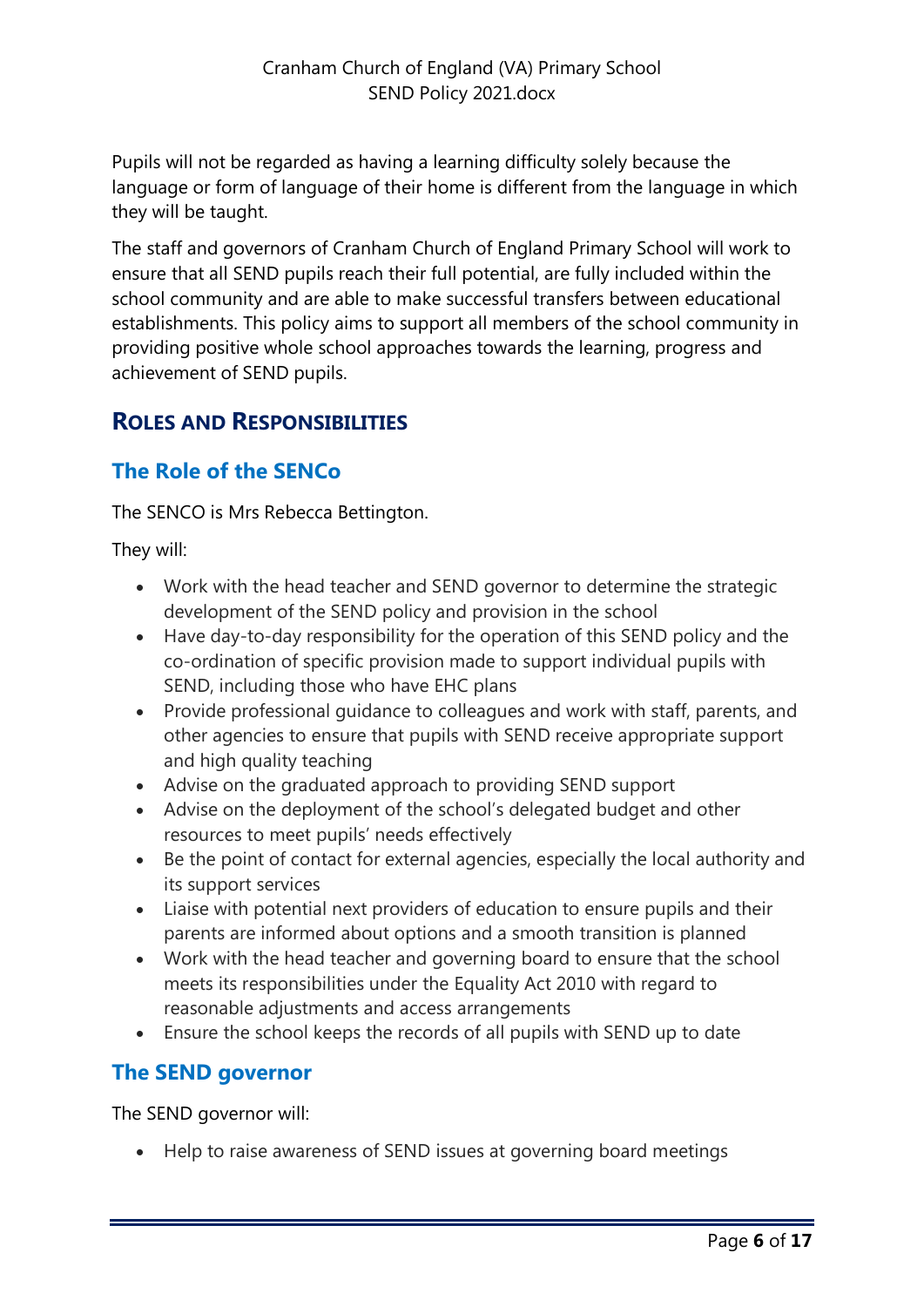- Monitor the quality and effectiveness of SEND and disability provision within the school and update the governing board on this
- Work with the head teacher and SENCO to determine the strategic development of the SEND policy and provision in the school

## <span id="page-6-0"></span>**The head teacher**

The head teacher will:

- Work with the SENCO and SEND governor to determine the strategic development of the SEND policy and provision in the school
- Have overall responsibility for the provision and progress of learners with SEND and/or a disability

## <span id="page-6-1"></span>**Class teachers**

Each class teacher is responsible for:

- The progress and development of every pupil in their class
- Working closely with any teaching assistants or specialist staff to plan and assess the impact of support and interventions and how they can be linked to classroom teaching
- Working with the SENCO to review each pupil's progress and development and decide on any changes to provision
- Ensuring they follow this SEND policy

As an integral part of SEND provision we will aim:

- To identify, at the earliest possible opportunity, barriers to learning and participation for pupils with SEND; (see also curriculum and assessment policies)
- To ensure that every child experiences flourishing and success in their learning and achieves to the highest possible standard they can;
- To enable all children to participate in lessons fully and effectively
- To value and encourage the contribution of all children to the life of the school
- To work in partnership with parents
- To work with the Governing Body to enable them to fulfil their statutory monitoring role with regard to the Policy Statement for SEND
- To work closely with external support agencies, where appropriate, to support the need of individual pupils
- To ensure that all staff have access to training and advice to support quality teaching and learning for all pupils
- To ensure that the SENCO maintains a confidential register of all pupils with special educational needs
- To ensure that there is a smooth transition at each stage of education for pupils.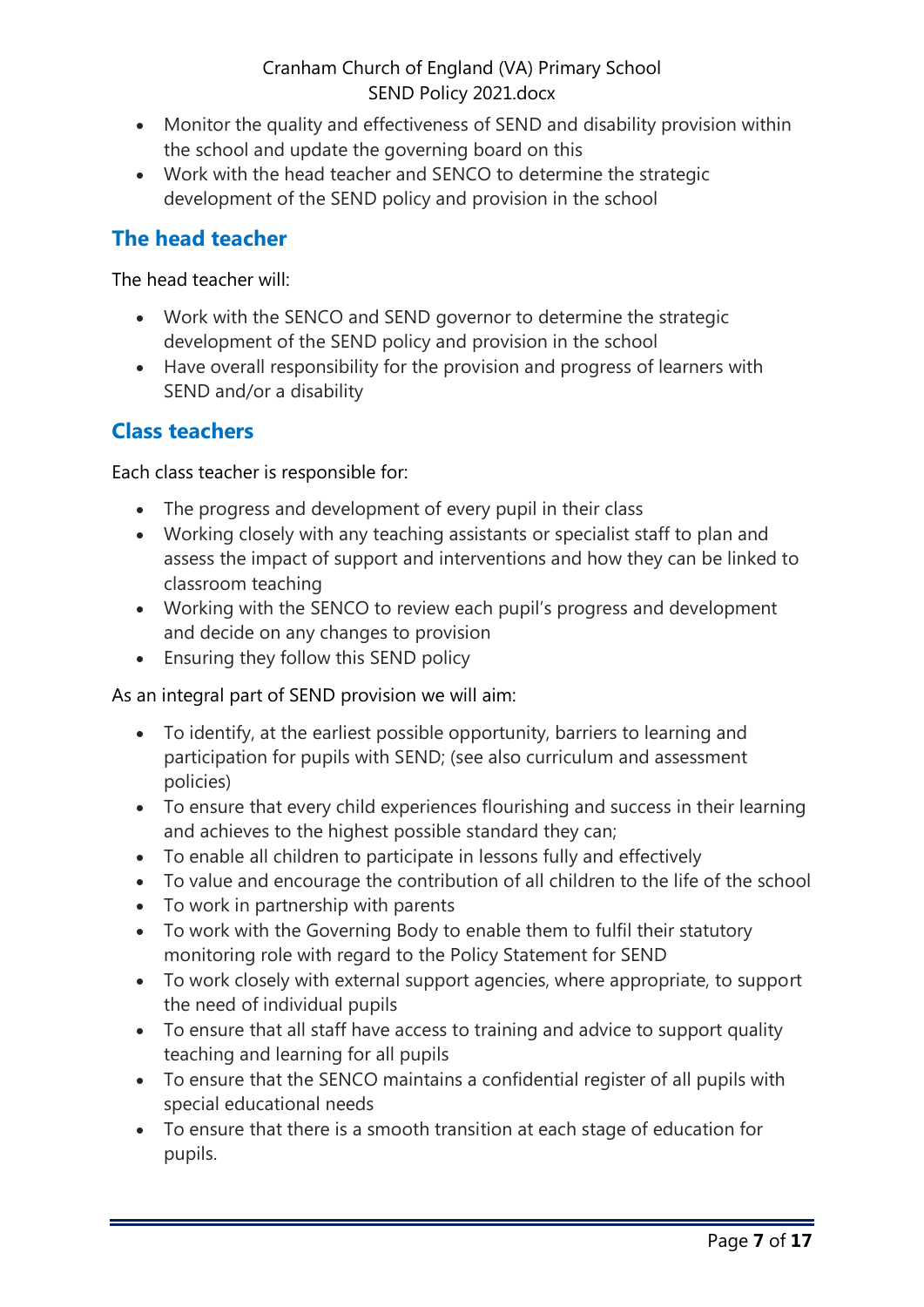# <span id="page-7-0"></span>**THE KINDS OF SEND THAT ARE PROVIDED FOR**

# <span id="page-7-1"></span>**Single Category of SEN – Special Education Needs Support (SENS)**

The Code of Practice 2014 identifies difficulties from the following SEND categories

<span id="page-7-2"></span>Communication and interaction needs include:

- Speech, language and communication needs (SLCN), and
- Autistic spectrum disorders (ASD)

#### <span id="page-7-3"></span>Cognition and Learning Needs include:

- Dyslexia
- Dyspraxia
- Dyscalculia
- Moderate Learning Difficulties
- Global developmental delay

#### <span id="page-7-4"></span>Social, Emotional and Mental Health needs include:

 ADHD, ADD, Attachment disorders, emotional difficulties, mental health difficulties

<span id="page-7-5"></span>Sensory and physical needs include:

- Visual impairment (VI)
- hearing impairment (HI)
- Multi-sensory impairment (MSI), and
- Physical disability (PD).
- Medical Needs
- Epilepsy
- Bowel disorders
- Diabetes

# <span id="page-7-6"></span>**IDENTIFICATION, ASSESSMENT AND PROVISION OF SEND**

Cranham Church of England Primary School will have regard to the SEND Code of Practice 2014 when carrying out its duties towards all SEND pupils and ensure that parents/carers are informed by the school that SEND provision is being made for their child and are fully involved.

#### <span id="page-7-7"></span>**Graduated response**

Cranham Church of England School will adopt a graduated response to providing special educational needs. This means that we will initially use classroom and school resources before bringing in specialist expertise. The school process for this is intervene as described below. Our explicit aim is to support Cranham pupils and parents and to match special educational provision to the needs of the individual child.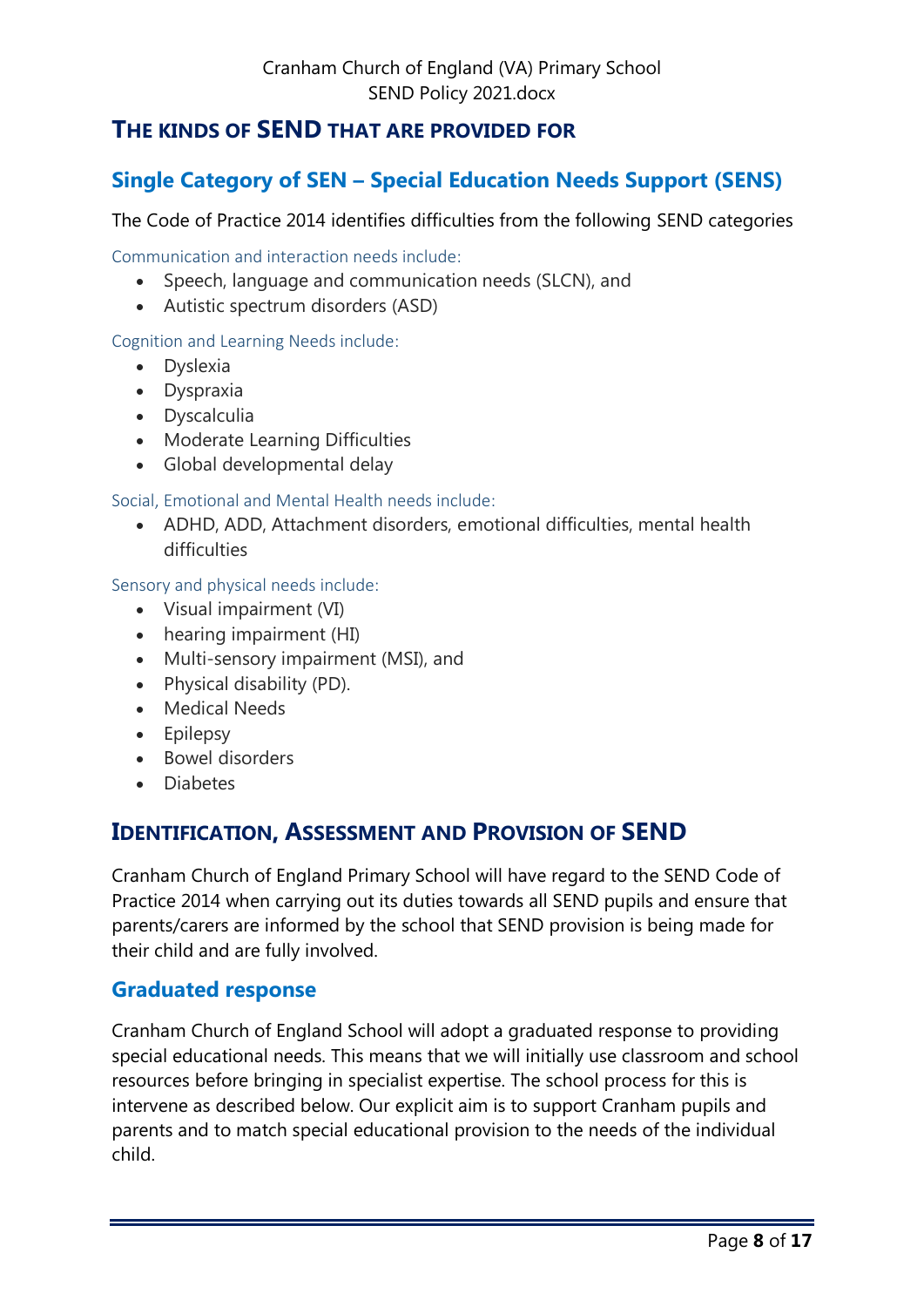# <span id="page-8-0"></span>**Early Concerns**

The progress made by all pupils is regularly monitored and reviewed. Initially, concerns registered by teachers, parents/carers or other agencies are addressed by appropriate differentiation within the classroom and a record is kept of strategies used (Class Provision Overview). Special Educational Needs will be identified through this school process.

# <span id="page-8-1"></span>**Identifying children at SENS (SEN Support)**

When a pupil is identified as needing the provision of **additional or different** lessons provided as part of normal class activities involving Quality First Teaching it will trigger the intervention of the SENCo. A referral form will be completed by the class teacher and sent to the SENCo. It will indicate and explain the reasons for the need for , further additional support using class records as supporting evidence. It will indicate that the child despite receiving differentiated learning opportunities demonstrates some of the following attributes.

The child is:

- Making little or less than expected progress given their age and individual circumstances even when teaching approaches have been targeted to a young person's identified area of concern. This may be characterised by progress which is:
	- $\circ$  is significantly slower than that of their peers starting from the same baseline
	- o fails to match or better the child's previous rate of progress
	- o fails to close the attainment gap between the child and their peers
- Shows signs of difficulty in developing literacy or mathematics skills which result in poor attainment or progress in some curriculum areas;
- Presents persistent emotional difficulties which are not effectively minimised by the approaches used by the school resulting in expert advice being required;
- Has sensory or physical problems and continues to make little or no progress despite the provision of specialist equipment;
- Has communication and /or interaction difficulties and continues to make little or no progress despite the provision of a differentiated curriculum
- Makes slow progress in developing literacy and mathematics skills;
- Has emotional or behavioural difficulties which substantially and regularly interfere with the young person's own learning or that of the class groups, despite having an individualised behaviour management programme;
- Has SEND or physical needs that require additional specialist equipment or regular advice or visits by a specialist service;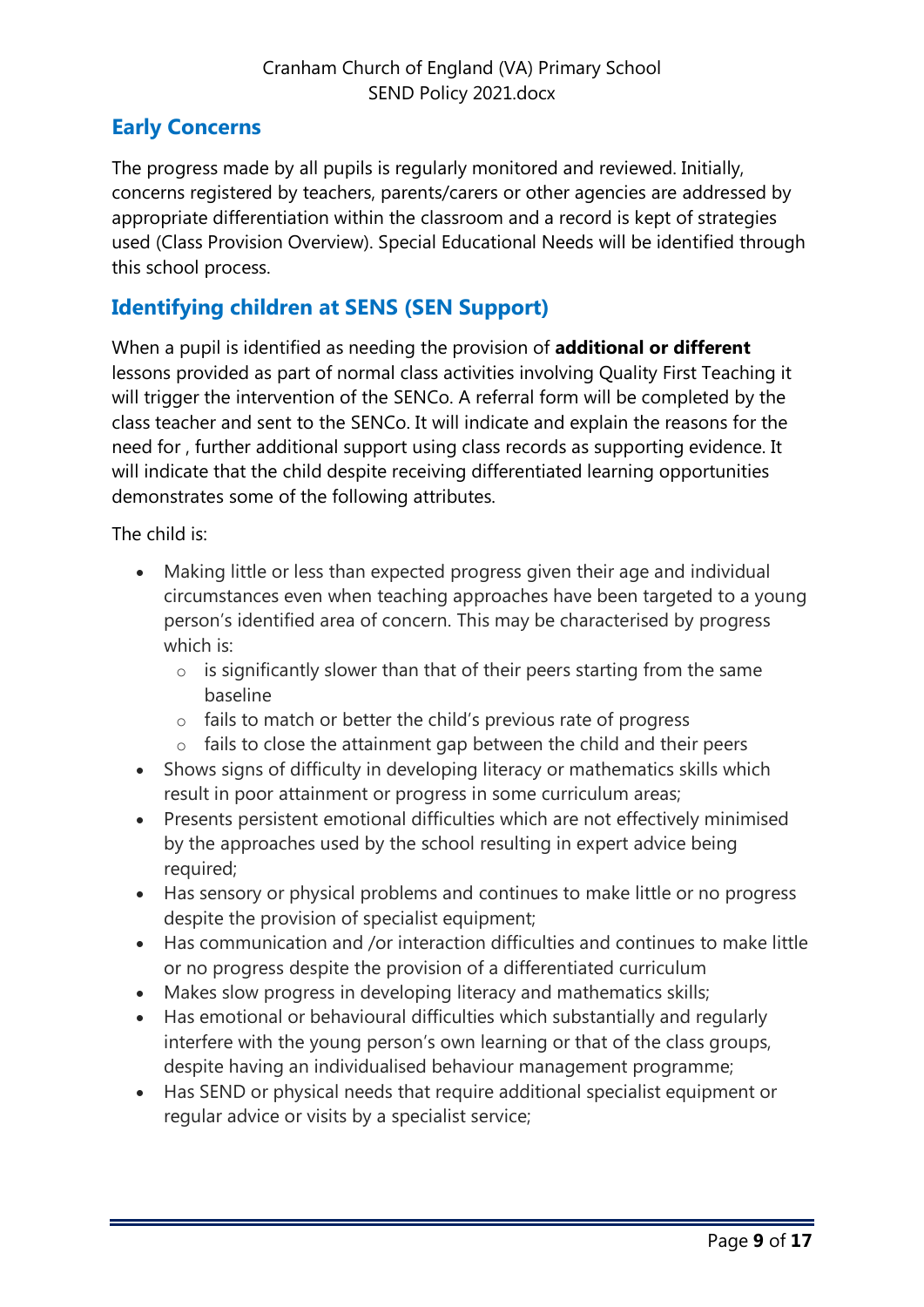Has a communication and/or interaction difficulty that impedes the development of social relationships and causes a substantial barrier to learning.

The SENCo may organise for further assessments to be completed by the child but support for them will be discussed with parents and if required, action taken. The school does not offer diagnosis or complete assessments needing to be completed by an expert – e.g. formal assessments for dyslexia, ASD, ADHD. Parents are advised to contact their GP or an appropriate body in these circumstances but the school may recommend that they be placed on the Register and receive a My Plan.

As the result of the My Plan review meeting the decision may be taken, in consultation with the parents/carers and young person, to involve external support agencies.

These agencies will provide advice on setting appropriate targets and the use of new or specialist strategies or materials. They may carry out more specialist assessments that will better inform the planning and assessment of the young person's progress. In some cases they will provide the support for particular activities.

The Triggers for outside agency support could be that despite receiving support within school the young person:

- Continues to make little or no progress in specific areas over a long period;
- Continues working at National Curriculum levels substantially below that expected of young people in their peer group.

## <span id="page-9-0"></span>**Working with Parents and Children**

We aim to provide clear and supportive relationships with all of our parents and believe the support that parents provide both at home and school is crucial to the ongoing progress of their child. If a child is experiencing difficulties as noticed in school, parents will be informed either at parents' meetings (autumn and spring terms) or during informal meetings to discuss the child's progress. It shouldn't come as a surprise to any parent to learn that their child is being identified as having SEND.

Once a child has been identified as having SEND, the class teacher will invite the parents to a meeting to:

- formally let them know that the school believes their child should be placed at **SENS**
- discuss assessments that have been completed
- agree a plan and provision for the next term.

This is part of the graduated approach cycle of **'Assess, Plan, Do, Review'** required in the Code of Practice 2014. Depending on their age, and their interest, the child may be invited to attend all or part of the meeting.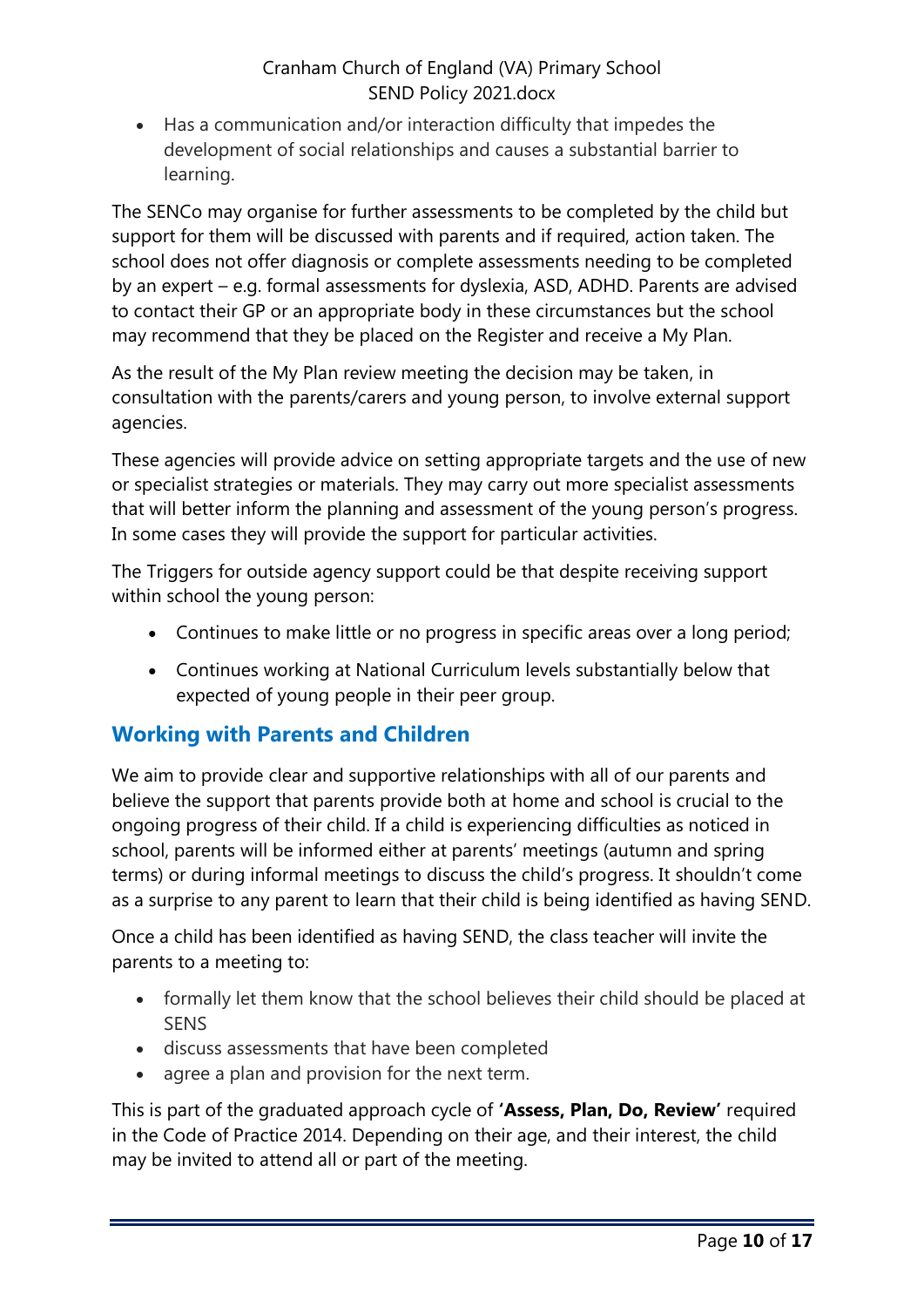Records are kept of these meetings and copies are available to parents. Thereafter, parents – and children- are invited to a meeting at least each term to review progress made, set targets and agree provision for the next term. In the summer term, there is an annual review of the child's progress.

**We hope these effective arrangement will mean that parents are satisfied with provision but should you have concerns please come into school to discuss them as worries can quickly be alleviated by such discussions.** If however, a parent/ carer wishes to make a complaint about SEN provision it should first be raised with the school through its Complaints Policy. If the issue cannot be resolved, then the complaint must be referred to the Local Authority.

SEND support in Cranham school is based on four types of action – **ASSESS, PLAN, DO and REVIEW**

# <span id="page-10-0"></span>**Identification & Assessment**

SEND pupils may be identified through the teachers' observations and assessment, SEND areas of need (see SENCo) standardised assessments (Baseline, SATs, etc.), progress checklists, target setting, parental/carers concerns or the pupils own observations or by external agencies.

#### <span id="page-10-1"></span>**Plan**

Where it is decided to provide a pupil with SEN Support, the parents **must** be notified. The teacher and the SENCo will agree in consultation with the parent and the pupil the interventions and support to be put in place, as well as the expected impact on progress, development or behaviour, along with a clear date for review. All identified SEND pupils will have a tracking grid completed. This will be updated each year by the class teacher with support (if needed) from the SENCo. A My Plan will be written.

# <span id="page-10-2"></span>**Early Help**

Every family whom has a child on a 'my plan' will be asked to sign an early offer of help form. This form enables the school to speak to other outside agencies about the child in order for us to gain further advice and guidance as well as support for the school and child. We will always aim to involve you, the parent, in this process and ensure you know who we are speaking to about your child.

# <span id="page-10-3"></span>**My Plans**

My Plans include 3 or 4 (and no more) short realistic and measurable targets related to the area of concern, suggested strategies to be used by teacher, support staff, parents and pupil and the date the provision starts. The My Plan should include information about:

• the short-term targets set for or by the pupil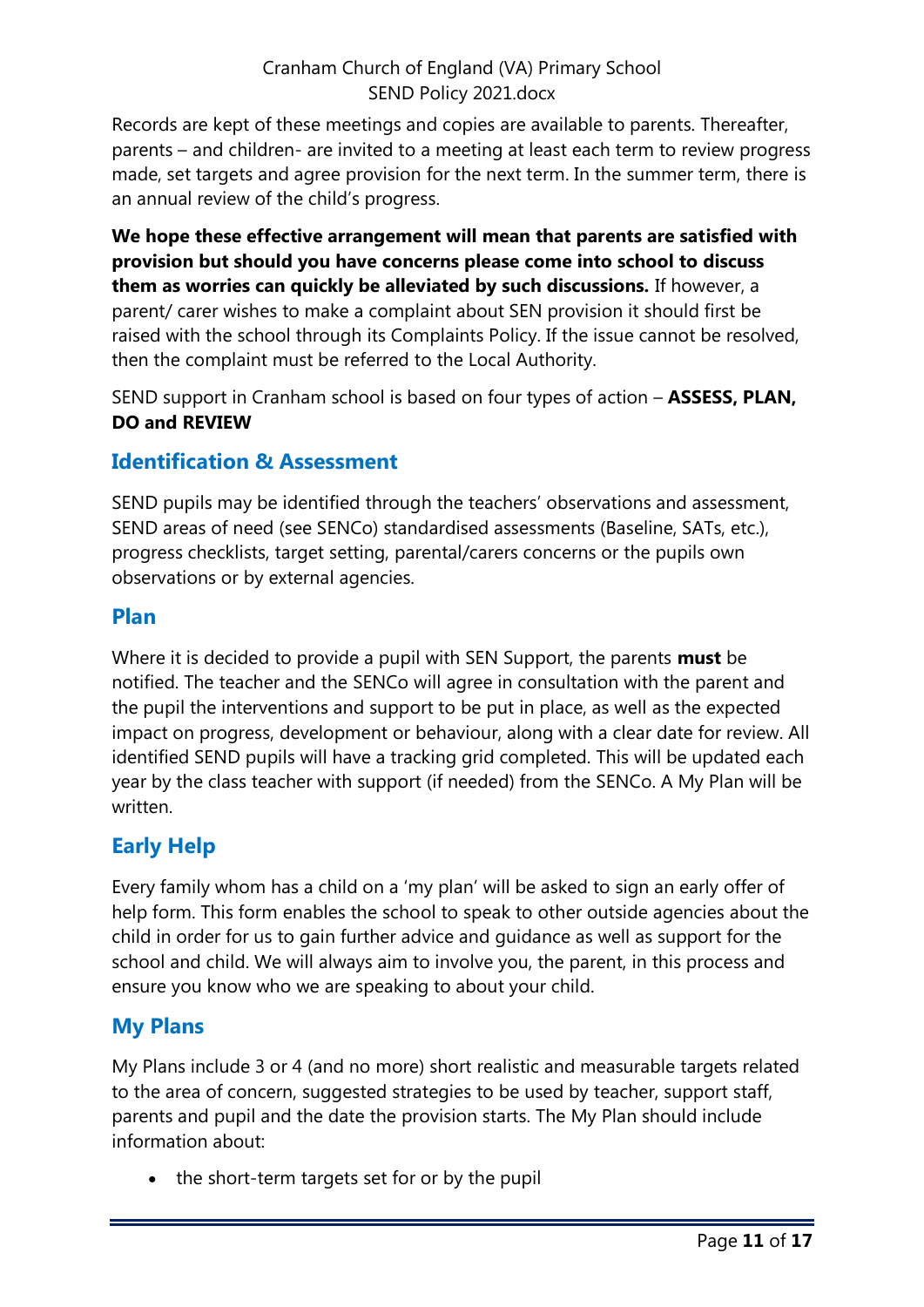- the teaching strategies to be used
- a start date and finish date of the intervention
- the provision to be put in place
- when the plan is to be reviewed
- outcomes (to be recorded when My Plan is reviewed).

#### <span id="page-11-0"></span>**Do**

The class teacher or teaching assitant will remain responsible for working with the child on a daily basis. Where the interventions involve group or one-to-one teaching away from the main class or subject teacher, they should still retain responsibility for the pupil, working closely with any teaching assistants or specialist staff involved, to plan and assess the impact of interventions. The SENCo will support the class teacher in further assessment of the child's particular strengths and weaknesses, advising on the effective implementation of the support.

#### <span id="page-11-1"></span>**Review Process**

My Plans will be reviewed six times a year, with input from the SENCo, pupil, parent/carer, Teachers, and Teaching Assistants and outside agencies (if applicable).

Pupils with a statement of Educational Need or EHC Plan will have short term targets which will have been established after consultation and will include targets identified in the statement of SEND. These targets will be set out in the My Plan and be implemented, at least in part and as far as possible, in the normal classroom setting.

The provision of the interventions will continue to be the responsibility of the class teachers. All statements/EHC will be reviewed annually with the review taking place in school. The parents/carers, the young person and involved professionals will be invited to consider the progress made by the young person in achieving targets set and whether any amendments need to be made to the statement.

Thereafter, parents – and children- are invited to a meeting at least each term to review progress made, set targets and agree provision for the next term. In the summer term, there is an annual review of the child's progress.

**We hope these effective arrangement will mean that parents are satisfied with provision but should you have concerns please come into school to discuss them as worried can quickly be alleviated by early discussions.** If however, a parent/ carer wishes to make a complaint about SEND provision it should first be raised with the school through its Complaints Policy. If the issue cannot be resolved, then the complaint must be referred to the LA.

All pupils will participate as appropriate in their reviews. They may:

Attend their review meetings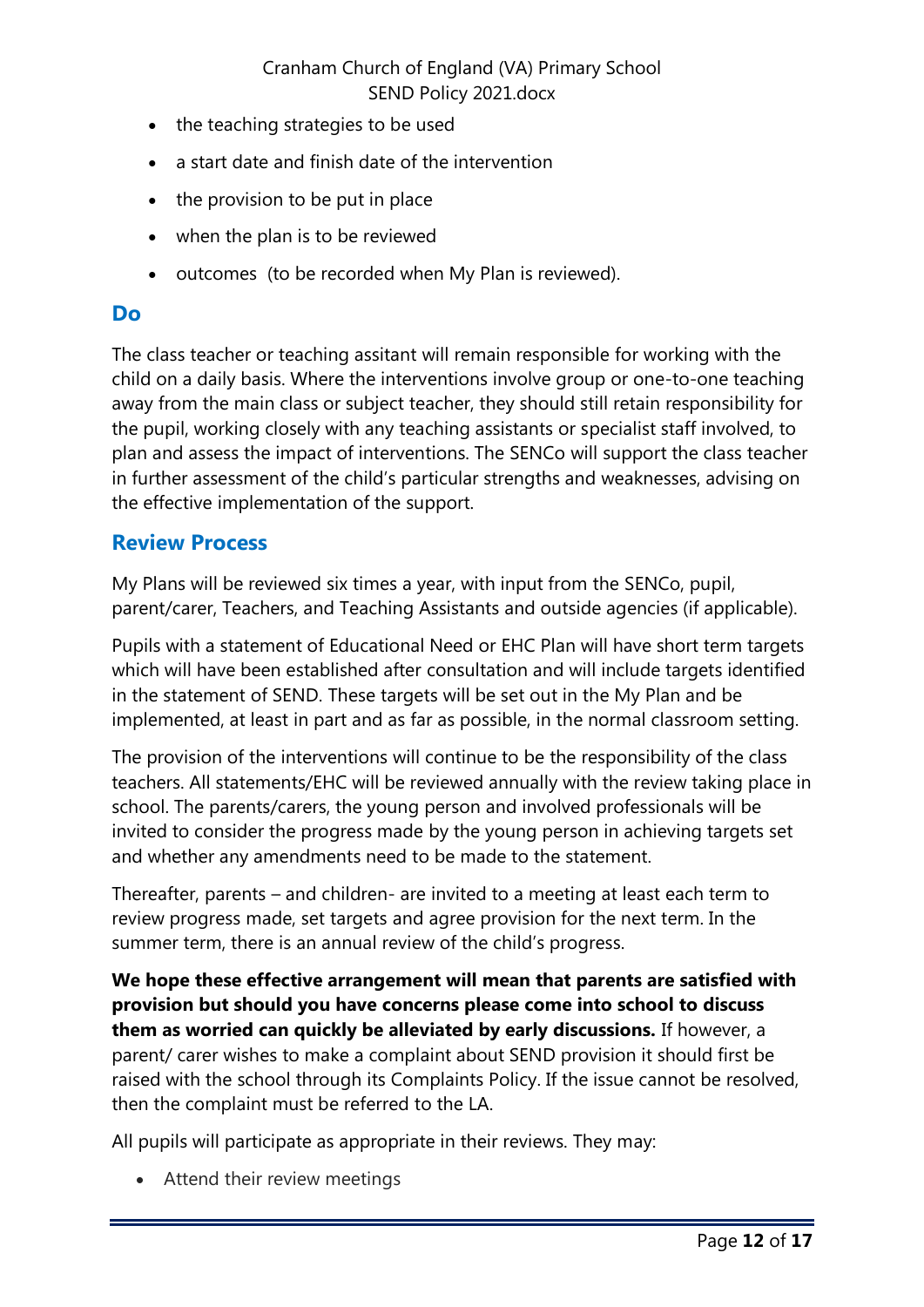- Offer their opinion and advice in the setting of targets
- Discuss their achievements/concerns/issues in advance of the review meeting with parents/carers or others as appropriate.

The SENCo, class teachers and T.A will then discuss the outcome of the in-school review and submit the relevant information to the Local Authority. The Annual Review at the end of KS2 will give clear recommendations as to the type of provision required at secondary school.

# <span id="page-12-0"></span>**Moving to an EHCP (Education, Health and Care Plan)**

In a very few cases, if a young person continues to demonstrate significant cause for concern despite interventions at SENS, the school and parents may apply for the child to be assessed for an EHC Plan.

This will decide the nature of the provision necessary to meet the young person's SEND. Where a request for a statutory assessment is made to Gloucestershire County Council SEND team, the pupil will have demonstrated significant cause for concern and the school will need to provide written evidence such as

- The schools current provision
- My Plans
- Records of regular reviews and their outcomes
- The pupil's health including the pupil's medical history where relevant
- Attendance information
- National Curriculum levels attainments in literacy and mathematics
- Educational and other assessments, for example from an advisory specialist support teacher or an educational psychologist
- Views of the parents/carers
- Involvement of other professionals' e.g. social services, E.W.O or G.P.

The school will collate this information and a meeting will also be held with parent/carers, pupils, external professionals and school staff to ensure that all agree the application being made.

## <span id="page-12-1"></span>**TEACHING AND LEARNING**

We believe that all children learn best with the rest of their class. Our aim is for all children to be working independently, in class, at the cusp of their potential. Children with SEND and disabilities are entitled to be taught by their teacher, not always by a TA. Teachers aim to spend time each day working with all children with SEND, individually or as part of a group.

When allocating additional TA support to children, our focus is on outcomes, not hours: we will aim to put in sufficient support to enable the child to reach their challenging targets, but without developing a learned dependence on an adult.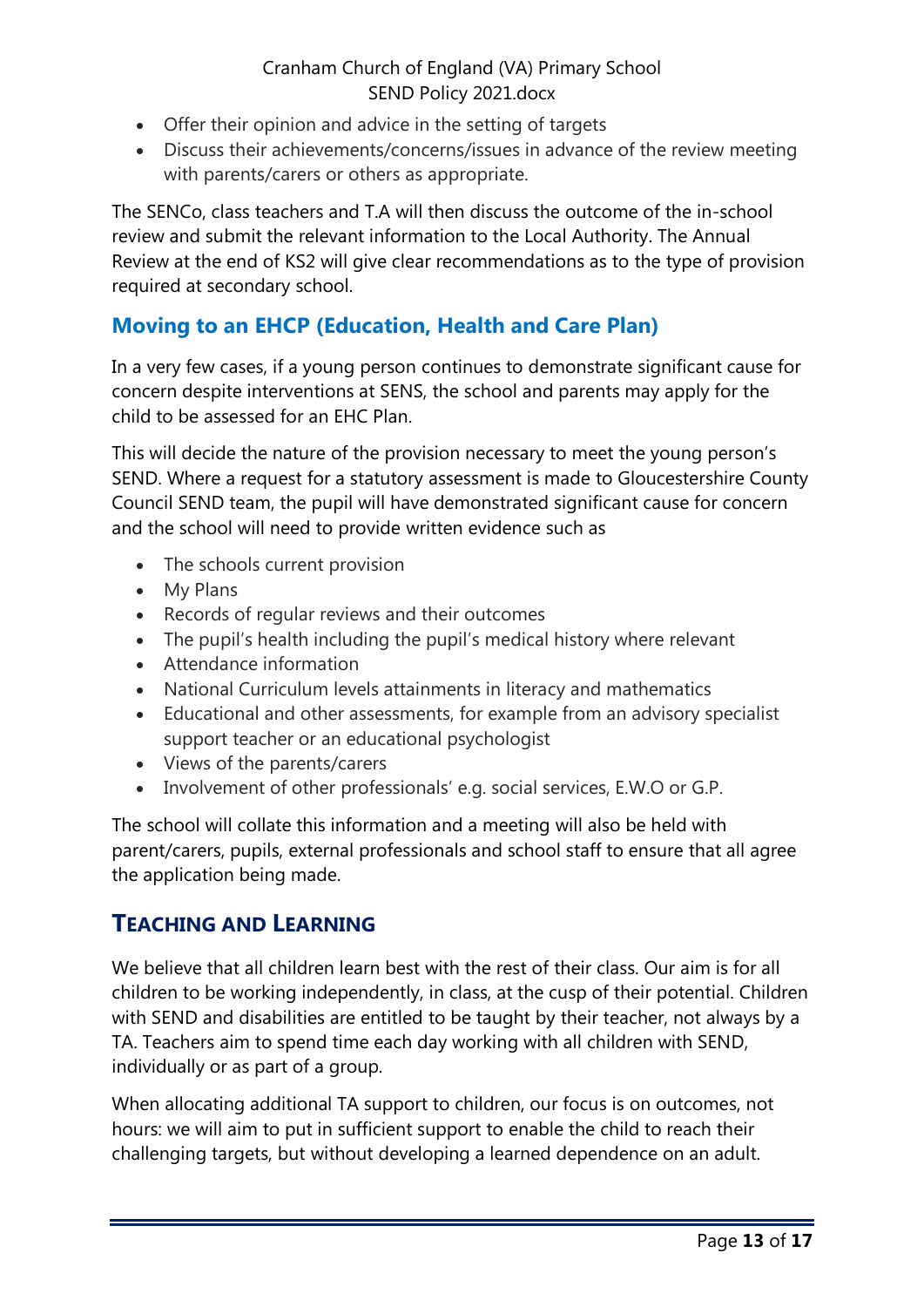The school has a range of interventions available which are listed on our Provision Map. When considering an intervention, we look first at the child's profile of learning in order that we can select the intervention which is best matched to the child. Targets for children at SENS are deliberately challenging in the attempt to close the attainment gap between the children and their peers.

Interventions are often crucial in closing these gaps, so are monitored closely by both the class teacher- who monitors progress towards the targets during the intervention- and by the SENCo who monitors overall progress after the intervention.

- Interventions are planned in six week blocks
- At the end of each block, children's progress towards their targets is assessed and recorded.
- A decision is them made as to whether to continue the intervention, to swap to a new intervention, or to allow a period of consolidation in class.

The SENCo will monitor interventions to identify 'what works'.

# <span id="page-13-0"></span>**HOW IS EXTRA SUPPORT ALLOCATED?**

The school budget, received from Gloucestershire Local Authority, includes money for supporting children with SEND. Money is also received from other local authorities if a child is supported by them. The Headteacher decides on the budget for SEND in consultation with the Governors.

Funding is used for employing TAs to work with children with EHC plans, target individuals and groups and send staff on relevant training if required. Other resources are purchased for use with individuals or groups where appropriate. All resources/training and support are reviewed regularly and changes made as required.

# <span id="page-13-1"></span>**Adaptations to the curriculum teaching and Learning Environment**

Cranham is disability friendly as detailed in our local offer. Other reasonable adaptations to the physical environment will be made, as appropriate, to accommodate children with other sensory disabilities. All of our classrooms are inclusion-friendly: we aim to teach in a way that will support children with tendencies towards dyslexia, dyspraxia, etc. This is good practice to support all children but is vital for those who particularly need it. All of our children access the full National Curriculum, and we recognise achievement and expertise in all curricular areas. As part of normal class differentiation, curriculum content and ideas can be simplified and made more accessible by using visual, tactile and concrete resources.

## <span id="page-13-2"></span>**Access to extra-curricular activities**

All of our children have equal access to lunchtime and after school clubs which develop engagement with the wider curriculum. Where necessary, we make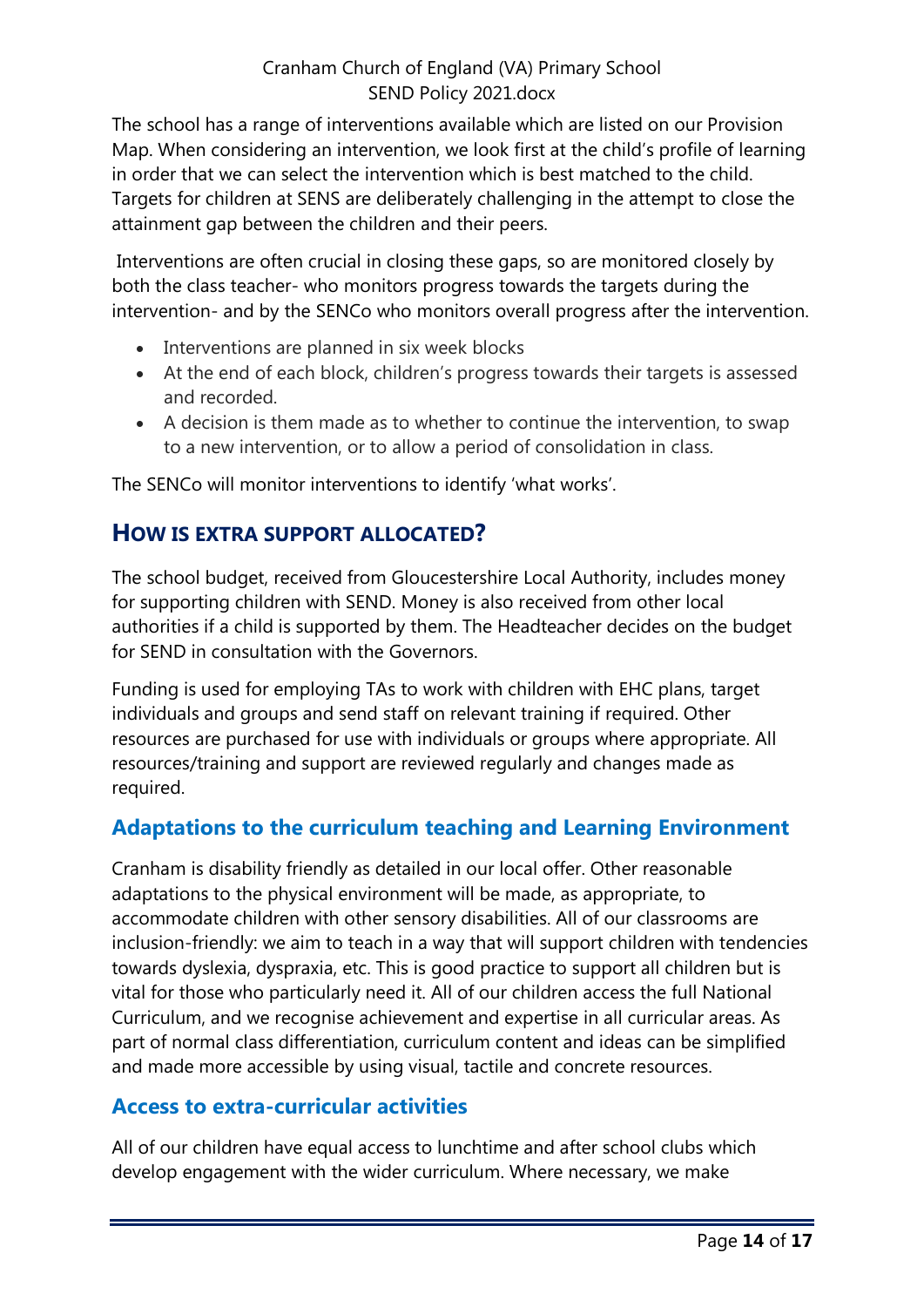accommodation and reasonable adaptation to meet the physical and learning needs of our children. Class trips are part of our curriculum and we aim for all children to benefit from them. No child is excluded from a trip because of SEN, disability or medical needs.

## <span id="page-14-0"></span>**Children with social, emotional and mental health needs**

Challenging or disruptive behaviour itself is not classified as an SEND but may reflect underlying mental health difficulties, ADHD, ADD or attachment disorder. If a child shows consistent concerning behaviours, the class teacher will monitor the child's needs, taking into account family circumstances and the child's known history of experiences. If the child's behaviour is felt to be a response to trauma or to homebased experiences (e.g. bereavement, parental separation) the school will work with the family to complete an Early Help Support Assessment and support the child through that process.

If parents and school are concerned that the child may have mental health needs, we will support and encourage parents to ask their GP for a referral to CAMHS. If the child is felt to have long-term social, emotional or mental health needs- for example with anger management- the school offers a range of social skills interventions. These are generally delivered by a trained TA who has developed good, trusting relationships with the children.

All children's behaviour is responded to consistently in line with our Behaviour Policy, although reasonable adjustments are made to accommodate individual needs. The school has a zero-tolerance approach to bullying, especially towards children with SEND and disabilities. We will actively investigate all allegations and, if there is cause, work with both the bully and the victim to improve their social skill

# <span id="page-14-1"></span>**TRANSITION ARRANGEMENTS**

## <span id="page-14-2"></span>**Transition into and within school**

We understand how difficult it is for children and parents as they move into a new class or a new school and will do what we can, according to the individual needs of the child, to make transitions between classes- including from pre- school - as smooth as possible. This may include, for example:

- Additional meetings for the parents and child with the new teacher
- Additional visits to the classroom environment in order to identify where the toilets are, where the pegs are etc.
- Opportunities to take photographs of key people and places in order to make a transition booklet. Enhanced transition arrangements are tailored to meet individual needs.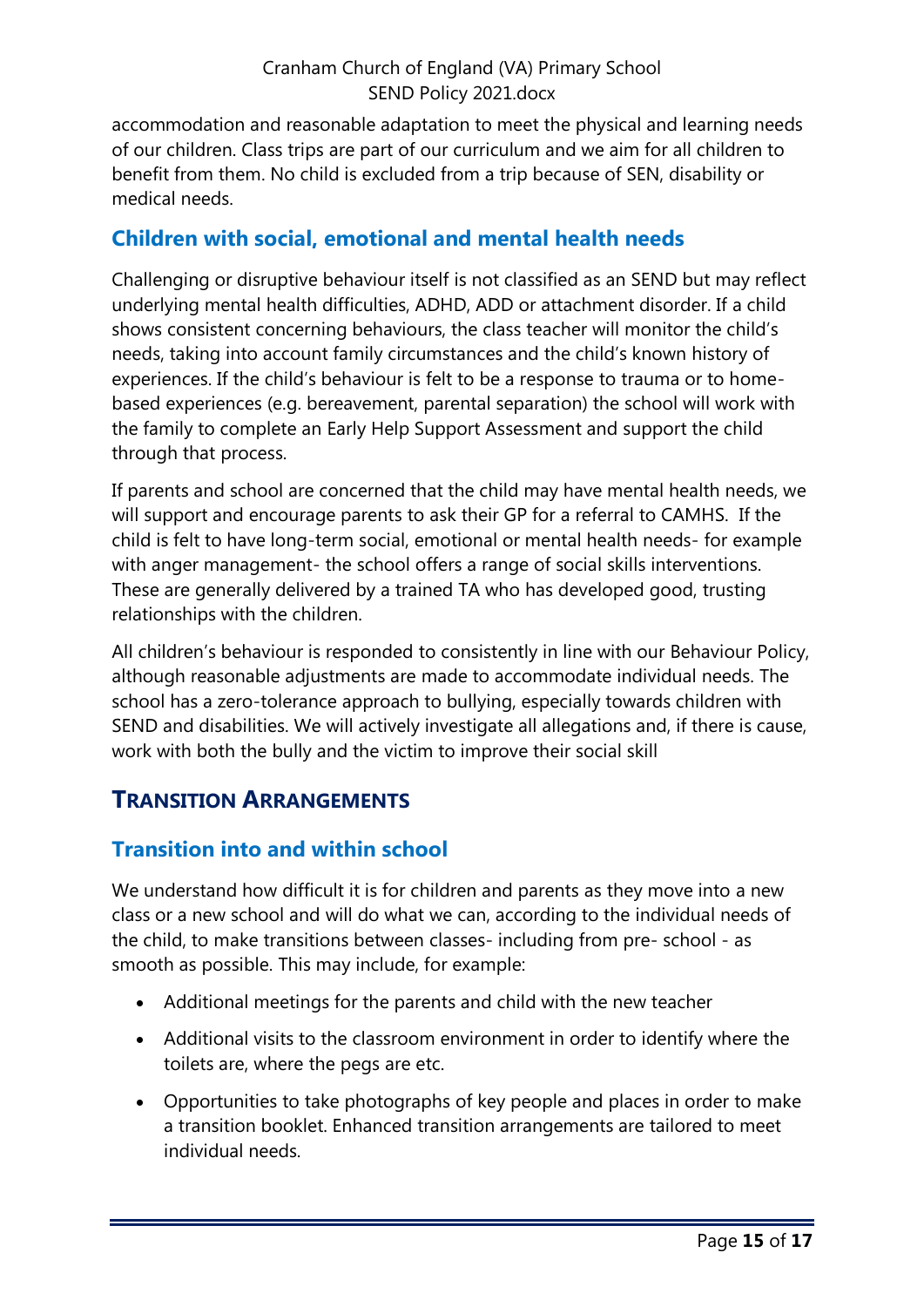## <span id="page-15-0"></span>**Transition to Secondary School**

Transition reviews for Year 6 pupils are held, where possible, in the Summer Term of Year 5 or the Autumn term of Year 6. The secondary school SENCO is invited to Annual Reviews and other review meetings. Additional transition arrangements may be made at these reviews e.g. extra visits, travel training etc.

## <span id="page-15-1"></span>**Pupil Voice**

Pupils are invited to submit their views in writing as part of their annual review as well as to attend the review itself. We are keen for all pupils to contribute to the setting of their own targets and strategies.

# <span id="page-15-2"></span>**The Role of the Governing Body**

It is the statutory duty of the governors to ensure that the school follows its responsibilities to meet the needs of children with SEND following the requirements of the Code of Practice 2014. **The Governors with particular responsibility for SEND are** Dr Linda de Cossart and Mrs Lyn Barker. They meets with the SENCO at least termly to discuss actions taken by the school and reports to the Full Governing Body.

## <span id="page-15-3"></span>**SEND Information**

The school will ensure that the SEND information is accessible on the school website. Governors have a legal duty to publish information on their websites about the implementation of the policy for pupils with SEND (local Offer). The information published, will be updated annually and any changes to the information occurring during the year will be updated as soon as possible. The information required should include:

- Identifying children and young people with SEND and assessing their needs;
- Assessing and reviewing children and young people's progress towards outcomes, including the opportunities available to work with parents and young people as part of this assessment and review;
- Supporting children and young people in moving between phases of education and in preparing for adulthood. As young people prepare for adulthood outcomes should reflect their ambitions, which could include higher education, employment, independent living and participation in society;
- Adaptations to curriculum, teaching and the learning environment and access to ancillary aids and assistive technology;
- Securing expertise among teachers, lecturers or other professionals to support children and young people with SEND;
- Assessing and evaluating the effectiveness of the provision they make for children and young people with SEND;